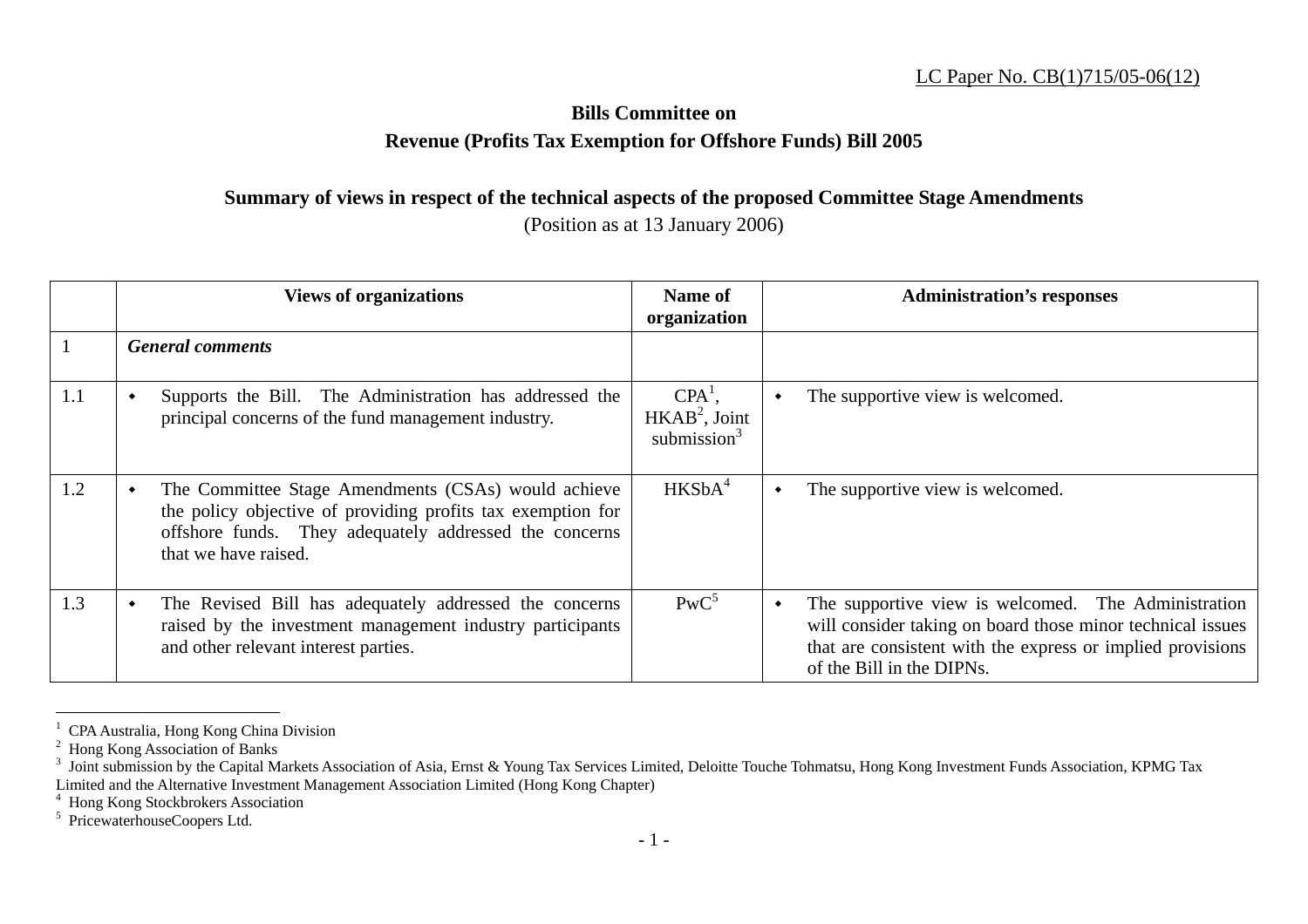|     |                 | <b>Views of organizations</b>                                                                                                                                                                                                                                                                                                                                                                                                                                                                                                                                                                                                                                                                                                                                                                                                                                                | Name of<br>organization | <b>Administration's responses</b>                                                                                                |
|-----|-----------------|------------------------------------------------------------------------------------------------------------------------------------------------------------------------------------------------------------------------------------------------------------------------------------------------------------------------------------------------------------------------------------------------------------------------------------------------------------------------------------------------------------------------------------------------------------------------------------------------------------------------------------------------------------------------------------------------------------------------------------------------------------------------------------------------------------------------------------------------------------------------------|-------------------------|----------------------------------------------------------------------------------------------------------------------------------|
|     | $\blacklozenge$ | Offers full support for the Revised Bill which represents an<br>important step towards developing Hong Kong as a financial<br>centre on the global stage and encouraging further growth in<br>the hugely important investment management industry here.                                                                                                                                                                                                                                                                                                                                                                                                                                                                                                                                                                                                                      |                         |                                                                                                                                  |
|     | ٠               | There are a few minor technical issues that can be<br>satisfactorily dealt with by a Departmental Interpretation<br>Practice Note (DIPN) to be issued by the Inland Revenue<br>Department (IRD). It has written to the Administration<br>under separate cover in this regard.                                                                                                                                                                                                                                                                                                                                                                                                                                                                                                                                                                                                |                         |                                                                                                                                  |
| 1.4 |                 | We noted that the Bills Committee have not fully addressed<br>issues raised during the consultation, notably the definition<br>of central management and control, taxation of individuals<br>under the deeming provisions, deemed loss and double<br>taxation. However, we understand these were issues that<br>the Government was firmly of the view that they would not<br>be willing to consider or incorporate into the draft<br>legislation. We also note that the buying/selling of equities<br>in private companies incorporated in Hong Kong is<br>intentionally excluded from the exemption and that the<br>Government will not move away from their position.<br>Nevertheless, we are pleased to note the CSA<br>confirming/clarifying that the buying/selling of equities in<br>private companies outside Hong Kong are transactions<br>qualifying for exemption. | KPMG <sup>6</sup>       | Deputation's appreciation of the Administration's policy<br>$\blacklozenge$<br>and its supportive view on the Bill are welcomed. |
|     | ٠               | Overall, we are supportive of the CSA and recommend the<br>Bill as currently drafted for passage.                                                                                                                                                                                                                                                                                                                                                                                                                                                                                                                                                                                                                                                                                                                                                                            |                         |                                                                                                                                  |

 $^{\rm 6}$  KPMG Tax Limited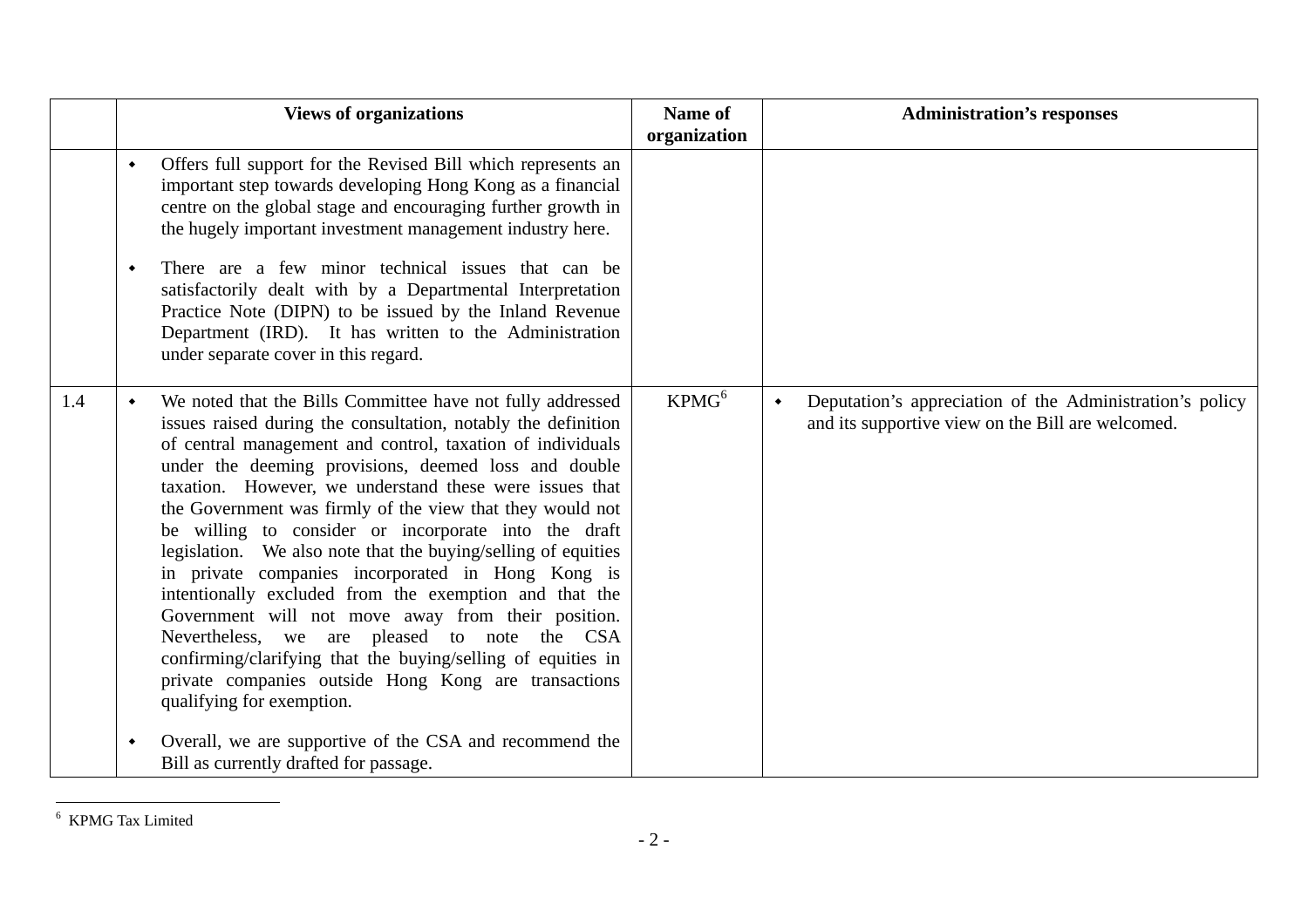|                | <b>Views of organizations</b>                                                                                                                                                                                                                                                                                                                                                                                                                                                                                                                                                                                                 | Name of<br>organization | <b>Administration's responses</b>                                                                                                                                                                                                                                                                                                                                                                                                                                                                                                                                                                                                                                 |
|----------------|-------------------------------------------------------------------------------------------------------------------------------------------------------------------------------------------------------------------------------------------------------------------------------------------------------------------------------------------------------------------------------------------------------------------------------------------------------------------------------------------------------------------------------------------------------------------------------------------------------------------------------|-------------------------|-------------------------------------------------------------------------------------------------------------------------------------------------------------------------------------------------------------------------------------------------------------------------------------------------------------------------------------------------------------------------------------------------------------------------------------------------------------------------------------------------------------------------------------------------------------------------------------------------------------------------------------------------------------------|
|                |                                                                                                                                                                                                                                                                                                                                                                                                                                                                                                                                                                                                                               |                         |                                                                                                                                                                                                                                                                                                                                                                                                                                                                                                                                                                                                                                                                   |
| 1.5            | On balance, the Institute believes that the draft legislation<br>with the improvements so far introduced will be workable<br>and, on this basis, should be allowed to proceed. We should<br>hope that the Administration remains mindful of the concerns<br>referred to above, and their practical implications, once the<br>legislation is in effect, and that, in due course, consideration<br>will be given to the need for further legislative amendments<br>to address some or all of these points.                                                                                                                      | HKICPA <sup>7</sup>     | The supportive view on the Bill is welcomed.<br>The<br>Administration will review the need for amendment of<br>the legislation where necessary.                                                                                                                                                                                                                                                                                                                                                                                                                                                                                                                   |
| 1.6            | No comments on the CSAs<br>$\bullet$                                                                                                                                                                                                                                                                                                                                                                                                                                                                                                                                                                                          | LSHK <sup>8</sup>       | Noted.<br>٠                                                                                                                                                                                                                                                                                                                                                                                                                                                                                                                                                                                                                                                       |
| $\overline{2}$ | Exemption provisions - clause 2: proposed sections 20AC,<br>20AD                                                                                                                                                                                                                                                                                                                                                                                                                                                                                                                                                              |                         |                                                                                                                                                                                                                                                                                                                                                                                                                                                                                                                                                                                                                                                                   |
| 2.1            | The deeming provisions require Hong Kong based investors<br>$\bullet$<br>to in effect self assess themselves regarding investments in<br>such Funds. Prefer to see the Bill enacted without any<br>deeming provisions. They add new complexity to the tax<br>system in Hong Kong and will probably not give rise to<br>much tax revenue as such Hong Kong investors will be<br>discouraged from making such investments by their new tax<br>position. BCC understand that this is a "policy" decision<br>that Hong Kong investors should pay and the situation is<br>unlikely to change; but BCC cannot really understand why | BCC <sup>9</sup>        | The exemption provisions are intended to benefit<br>٠<br>non-residents only. This policy is in line with those of<br>major overseas financial centres such as the UK and<br>Singapore. The deeming provisions have to be enacted<br>to deter residents from carrying out round-tripping (i.e.<br>residents disguised as non-residents) to take advantage of<br>the exemption, which is not intended for them. Without<br>the deeming provisions to guard against round-tripping, a<br>Hong Kong resident may avoid tax by simply carrying<br>out securities trading transactions through a non-resident<br>entity. It should be noted that the deeming provisions |

 $7$  Hong Kong Institute of Certified Public Accountants

<sup>&</sup>lt;sup>8</sup> Law Society of Hong Kong

<sup>&</sup>lt;sup>9</sup> British Chamber of Commerce in Hong Kong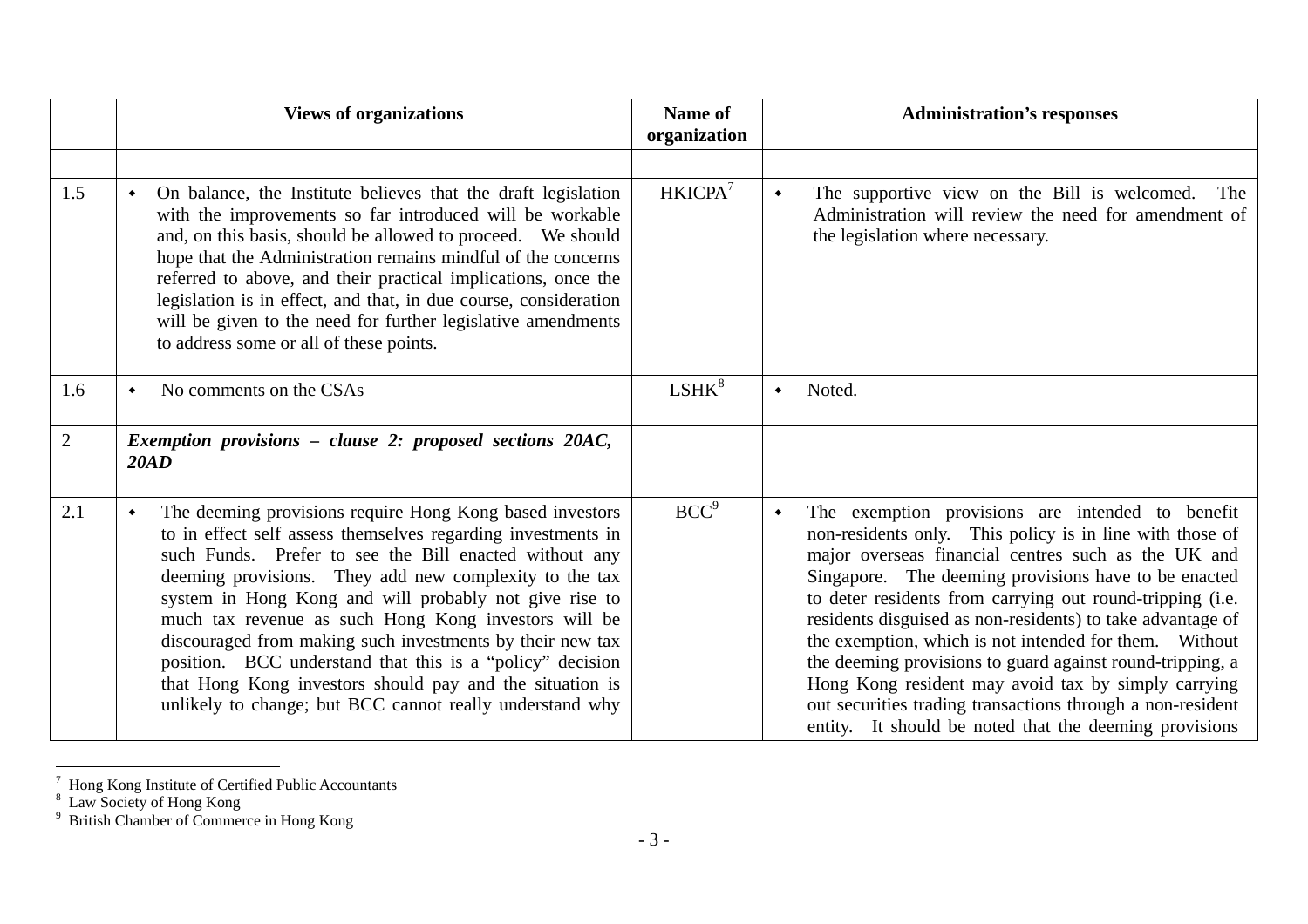|     | <b>Views of organizations</b>                                                                                                                                                                                                                                                                                                                                                                                                                                                                                                                                                                                                                                                                                                                                                                                                                                                                                                                                                                                                                                                                                                                                                                                                                                          | Name of<br>organization | <b>Administration's responses</b>                                                                                                                                                                                                                                                                                                                                                                                                                                                                                                                                                                                                                                                                                                                                                                                                                                                                                                                                                                                                                                                                                                                                                                                                                                                                                                                       |
|-----|------------------------------------------------------------------------------------------------------------------------------------------------------------------------------------------------------------------------------------------------------------------------------------------------------------------------------------------------------------------------------------------------------------------------------------------------------------------------------------------------------------------------------------------------------------------------------------------------------------------------------------------------------------------------------------------------------------------------------------------------------------------------------------------------------------------------------------------------------------------------------------------------------------------------------------------------------------------------------------------------------------------------------------------------------------------------------------------------------------------------------------------------------------------------------------------------------------------------------------------------------------------------|-------------------------|---------------------------------------------------------------------------------------------------------------------------------------------------------------------------------------------------------------------------------------------------------------------------------------------------------------------------------------------------------------------------------------------------------------------------------------------------------------------------------------------------------------------------------------------------------------------------------------------------------------------------------------------------------------------------------------------------------------------------------------------------------------------------------------------------------------------------------------------------------------------------------------------------------------------------------------------------------------------------------------------------------------------------------------------------------------------------------------------------------------------------------------------------------------------------------------------------------------------------------------------------------------------------------------------------------------------------------------------------------|
|     | the Administration is so adamant about this.                                                                                                                                                                                                                                                                                                                                                                                                                                                                                                                                                                                                                                                                                                                                                                                                                                                                                                                                                                                                                                                                                                                                                                                                                           |                         | do not create a new tax, but are for the prevention of loss<br>of tax revenue.                                                                                                                                                                                                                                                                                                                                                                                                                                                                                                                                                                                                                                                                                                                                                                                                                                                                                                                                                                                                                                                                                                                                                                                                                                                                          |
| 3   | Deeming provisions- clause 2: proposed section 20AE                                                                                                                                                                                                                                                                                                                                                                                                                                                                                                                                                                                                                                                                                                                                                                                                                                                                                                                                                                                                                                                                                                                                                                                                                    |                         |                                                                                                                                                                                                                                                                                                                                                                                                                                                                                                                                                                                                                                                                                                                                                                                                                                                                                                                                                                                                                                                                                                                                                                                                                                                                                                                                                         |
| 3.1 | Some flexibility should be allowed for a resident to escape<br>from the deeming provision if the resident can justify that no<br>round-tripping is involved, say through the advance ruling<br>mechanism.<br>This is particularly important, especially when there is an<br>increasing trend of foreign investments into PRC enterprises<br>and these enterprises are expected to be allowed to invest in<br>the global securities market, including Hong Kong, through<br>Qualified Domestic Institutional Investors (QDII) in the near<br>future. A situation may occur that several of the foreign<br>investors, who are associated and in aggregate hold over<br>30% interest in such a PRC enterprise, will find themselves<br>caught by the deeming provision notwithstanding that they<br>have no round-tripping intention.<br>As a further example, if a PRC enterprise is put under a<br>listing vehicle for Hong Kong IPO purpose, the listing<br>vehicle will potentially be caught by the deeming provision.<br>If there is no "escape" provision on the deeming provision,<br>the deemed tax can only be avoided by locating the<br>management and control of the listing vehicle outside Hong<br>Kong which may or may not be practically feasible. This | ACCA <sup>10</sup>      | This issue has been fully deliberated previously. The<br>$\blacklozenge$<br>administration of the deeming provisions by reference to<br>the source of funds is impractical and open to abuse.<br>During the first round consultation, most deputations<br>expressed serious difficulties in ascertaining the identity<br>of the ultimate investors, as well as their resident status,<br>and raised much concern about the heavy compliance<br>burden placed on brokers/investment advisers for record<br>keeping. Since business funds are commonly pooled<br>together and become mixed before actual application,<br>earmarking the source of funds (i.e. moneys) is an<br>artificial, difficult and onerous process and subject to<br>manipulation. Furthermore, exemption by reference to<br>the residency of the entities rather than the source of funds<br>(i.e. moneys) is also in line with international practice.<br>In the situations quoted, i.e., where a foreign investor (i.e.<br>Hong Kong resident) invests in a PRC enterprise which in<br>turn carries out securities trading transactions in Hong<br>Kong, and where a Hong Kong listed company centrally<br>managed and controlled in Hong Kong (i.e. Hong Kong<br>resident) owns a PRC enterprise which carries out<br>securities trading transactions in Hong Kong, they are no |

<sup>&</sup>lt;sup>10</sup> Association of Chartered Certified Accountants (Hong Kong)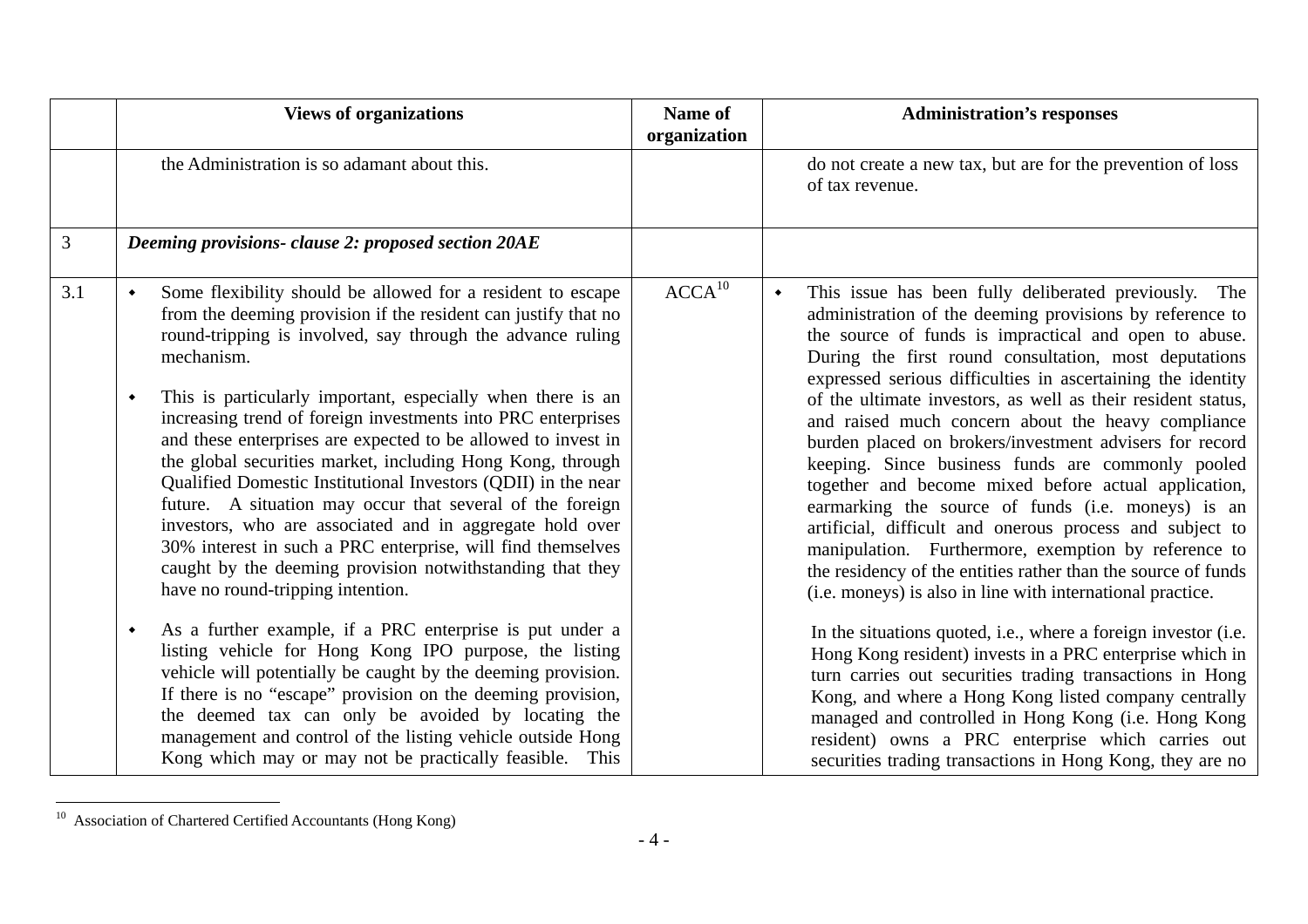|     | <b>Views of organizations</b>                                                                                                                                | Name of<br>organization | <b>Administration's responses</b>                                                                                                                                                                                                                                                                                                                                                                                                                                                                                                                                                                                                                                                                                                                                                                                                                                                                                                                                                                                                                 |
|-----|--------------------------------------------------------------------------------------------------------------------------------------------------------------|-------------------------|---------------------------------------------------------------------------------------------------------------------------------------------------------------------------------------------------------------------------------------------------------------------------------------------------------------------------------------------------------------------------------------------------------------------------------------------------------------------------------------------------------------------------------------------------------------------------------------------------------------------------------------------------------------------------------------------------------------------------------------------------------------------------------------------------------------------------------------------------------------------------------------------------------------------------------------------------------------------------------------------------------------------------------------------------|
|     | would, in any event, run counter to the objective of the<br>proposed legislation to reinforce Hong Kong as a<br>user-friendly financial centre in the world. |                         | different from the situation where a Hong Kong resident<br>carries out securities trading transactions through a<br>non-resident person. The Hong Kong residents in the<br>examples above (i.e., the foreign investor and the Hong<br>Kong listed company respectively) should be caught by<br>the deeming provisions. That said, it should be noted<br>that they would only be caught by the deeming provisions<br>if their holding of shares in the PRC enterprise exceed the<br>threshold laid down in the Bill AND all the beneficial<br>interests in the PRC enterprise are not bona fide widely<br>held.                                                                                                                                                                                                                                                                                                                                                                                                                                    |
| 3.2 | The concern on the application of the deeming provisions to<br>$\blacklozenge$<br>individuals generally has not been addressed.                              | <b>HKICPA</b>           | Insofar as a resident individual who carries out share<br>transactions in Hong Kong in his own name is concerned,<br>there is no difference in his tax position before and after<br>enactment of the Bill. Before the enactment of the Bill, a<br>resident individual is not chargeable to tax in respect of<br>profits from share transactions carried out in his own name<br>insofar as those transactions do not amount to the carrying<br>on of a business. After the enactment of the Bill, the<br>same tax position remains. Further, the Deeming<br>Provisions would not apply to the resident individual who<br>continues to carry out in his own name share transactions<br>which do not amount to the carrying on of a business. The<br>Administration considers that there is little justification for<br>giving the preferential tax treatment to individuals.<br>Beneficial interests in corporations are ultimately held by<br>A different tax treatment for individuals<br>individuals.<br>would create tax-avoidance opportunity. |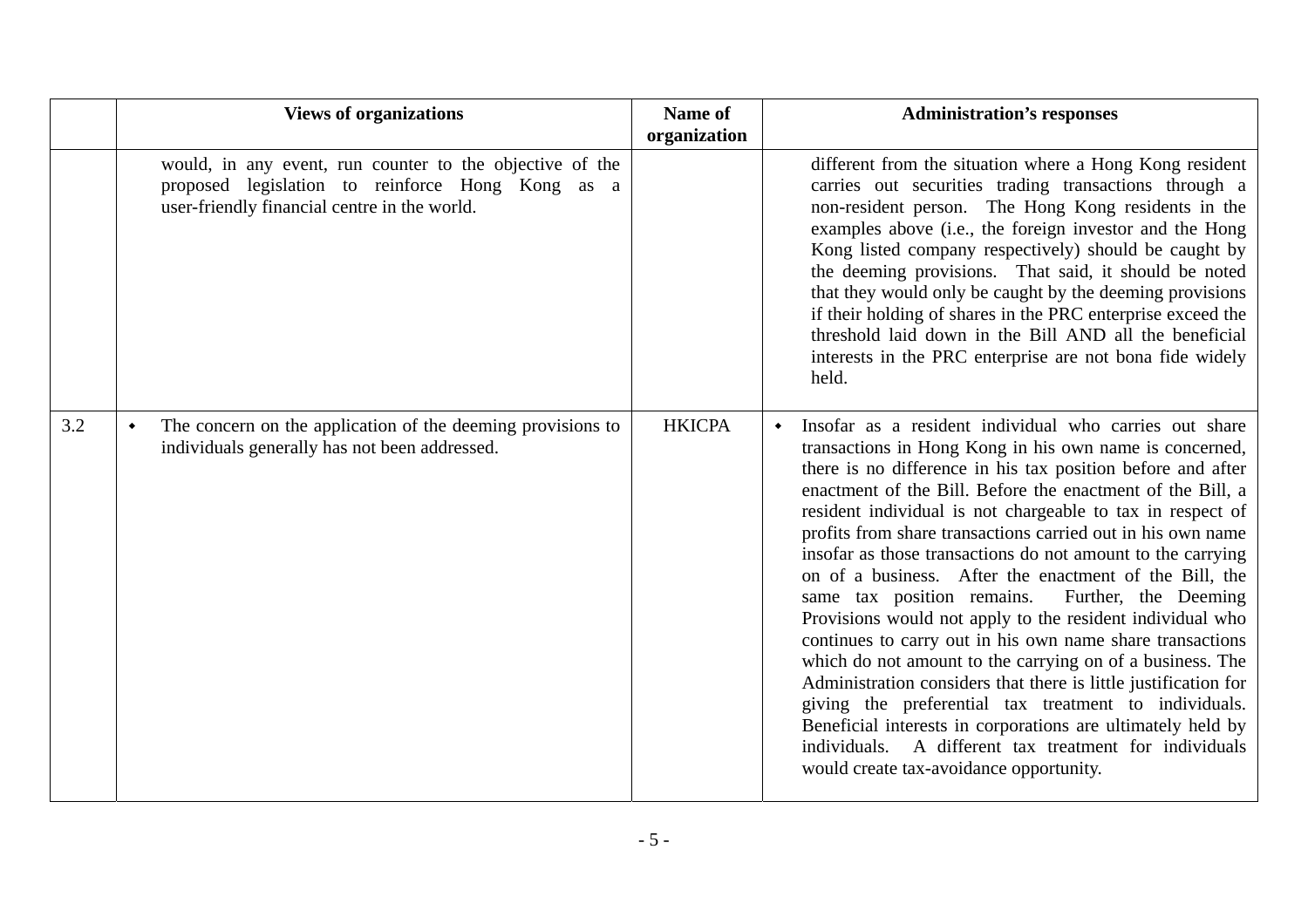|     | <b>Views of organizations</b>                                                                                                                                                   | Name of<br>organization | <b>Administration's responses</b>                                                                                                                                                                                                                                                                                                                                                                                                                                                                                                                                                                                                                                                                                                                                                                                                                                                                                                                                                                                                                                                                                                                                                                                                                                                                                                                                                                                                                             |
|-----|---------------------------------------------------------------------------------------------------------------------------------------------------------------------------------|-------------------------|---------------------------------------------------------------------------------------------------------------------------------------------------------------------------------------------------------------------------------------------------------------------------------------------------------------------------------------------------------------------------------------------------------------------------------------------------------------------------------------------------------------------------------------------------------------------------------------------------------------------------------------------------------------------------------------------------------------------------------------------------------------------------------------------------------------------------------------------------------------------------------------------------------------------------------------------------------------------------------------------------------------------------------------------------------------------------------------------------------------------------------------------------------------------------------------------------------------------------------------------------------------------------------------------------------------------------------------------------------------------------------------------------------------------------------------------------------------|
| 3.3 | The concern on the issue of double taxation resulting from<br>$\blacklozenge$<br>the deeming provisions has not been addressed.                                                 | <b>HKICPA</b>           | Double taxation generally refers to the situation where the<br>$\blacklozenge$<br>same profit is taxed twice in the hands of the same person.<br>This should not arise in the scenario highlighted. Where a<br>person holds shares in, say, a Hong Kong listed company<br>and makes a profit from the sale of the shares, he would<br>pay tax on the profit only if the profit is revenue in nature<br>(i.e. the profits are derived from a trade or business rather<br>than investment). The listed company would separately<br>pay tax on any share dealing profit it derives. The listed<br>company's share dealing profit is distinctly different from<br>the profit derived by the person from the sale of the shares<br>in the listed company. No double taxation should arise.<br>Where the Deeming Provisions apply to a resident person,<br>the resident person would pay tax on a portion of the share<br>dealing profits earned by the offshore fund. This is the<br>tax that should have been paid by the offshore fund but for<br>the exemption and also is distinct from the tax, if any,<br>charged on the profits derived by the resident person from<br>the sale of units in the offshore fund. Similarly, there is<br>no double taxation. Further, Hong Kong does not tax<br>dividends and capital gains. The profit derived from the<br>sale of units in an offshore fund is not taxable if the units<br>are held for investment purposes. |
| 3.4 | The concern on the inability of a resident investor to claim a<br>$\blacklozenge$<br>"deemed loss" that may be set off against other taxable<br>profits has not been addressed. | <b>HKICPA</b>           | If an offshore fund is not exempt in any particular year of<br>assessment, the loss it sustains in that year will be available<br>for set off against its taxable profits in any subsequent<br>years of assessment. As such, a non-exempt offshore<br>fund is treated in the same way as any other business in<br>The Deeming Provisions, together with<br>Hong Kong.<br>disallowing deemed loss, are intended disincentives to                                                                                                                                                                                                                                                                                                                                                                                                                                                                                                                                                                                                                                                                                                                                                                                                                                                                                                                                                                                                                               |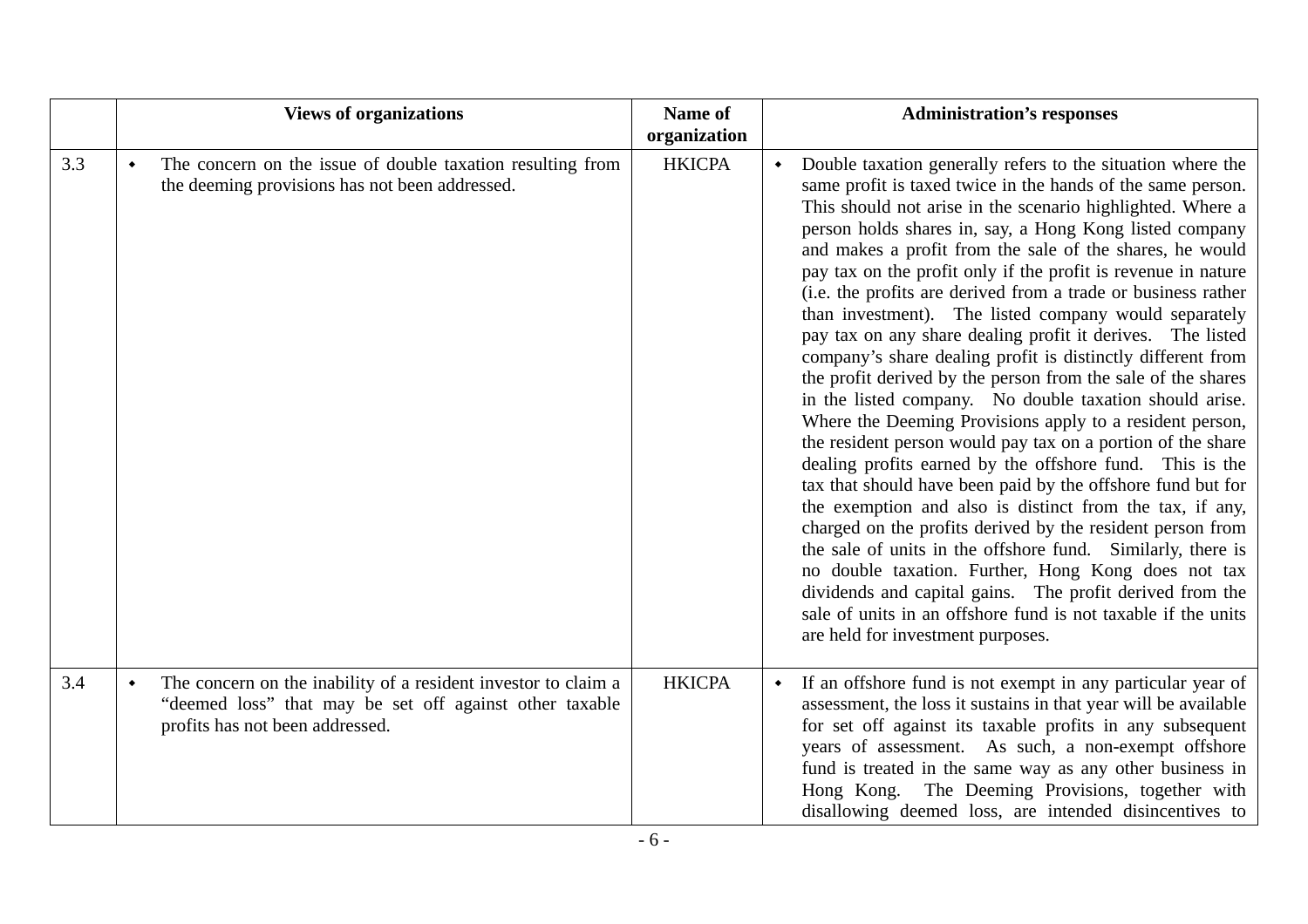|     | <b>Views of organizations</b>                                                                                                                                                                                        | Name of<br>organization | <b>Administration's responses</b>                                                                                                                                                                                                                                                                                                                                                                                                                                                                                                                                                                                                                                                                                                                                                                                                     |
|-----|----------------------------------------------------------------------------------------------------------------------------------------------------------------------------------------------------------------------|-------------------------|---------------------------------------------------------------------------------------------------------------------------------------------------------------------------------------------------------------------------------------------------------------------------------------------------------------------------------------------------------------------------------------------------------------------------------------------------------------------------------------------------------------------------------------------------------------------------------------------------------------------------------------------------------------------------------------------------------------------------------------------------------------------------------------------------------------------------------------|
|     |                                                                                                                                                                                                                      |                         | resident persons from carrying out round-tripping.<br>In<br>respect of the deductibility of expenses incurred by a<br>resident investor in generating the deemed profits, the<br>Administration considers that no such deduction should be<br>allowed. The expenses incurred by the offshore fund in<br>earning the securities trading profits derived from Hong<br>Kong would have been deducted in ascertaining the<br>deemed profits to be imposed on the resident investor.                                                                                                                                                                                                                                                                                                                                                       |
| 4   | Retrospective application of the Bill (proposed section<br>20AC(1)                                                                                                                                                   |                         |                                                                                                                                                                                                                                                                                                                                                                                                                                                                                                                                                                                                                                                                                                                                                                                                                                       |
| 4.1 | The proposed retrospective application of the exemption is of<br>the utmost importance.                                                                                                                              | Joint<br>submission     | The supportive view is welcomed.<br>$\blacklozenge$                                                                                                                                                                                                                                                                                                                                                                                                                                                                                                                                                                                                                                                                                                                                                                                   |
| 4.2 | Uncertain whether LegCo have the authority to pass the<br>retrospective exemption legislation, even though it is meant<br>to be a relief or exemption, as it would have effect from a<br>time prior to the Handover. | <b>BCC</b>              | Under section 7 of the Hong Kong Reunification<br>$\blacklozenge$<br>Ordinance (Cap 2601), it is provided that the laws<br>previously in force in Hong Kong, that is the common<br>law, rules of equity, Ordinances, subsidiary legislation<br>and customary law, which have been adopted as the laws<br>of the HKSAR, shall continue to apply. It follows that<br>what could lawfully be done prior to the handover can<br>likewise lawfully be done after the handover.<br><b>Before</b><br>the handover, retrospective legislation may be passed<br>without any limitation as to date of its commencement.<br>After the handover, retrospective legislation should<br>likewise not be subject to any restraint in this respect.<br>Hence, the involvement of a time prior to 1997 in any<br>amendment should not pose any problem. |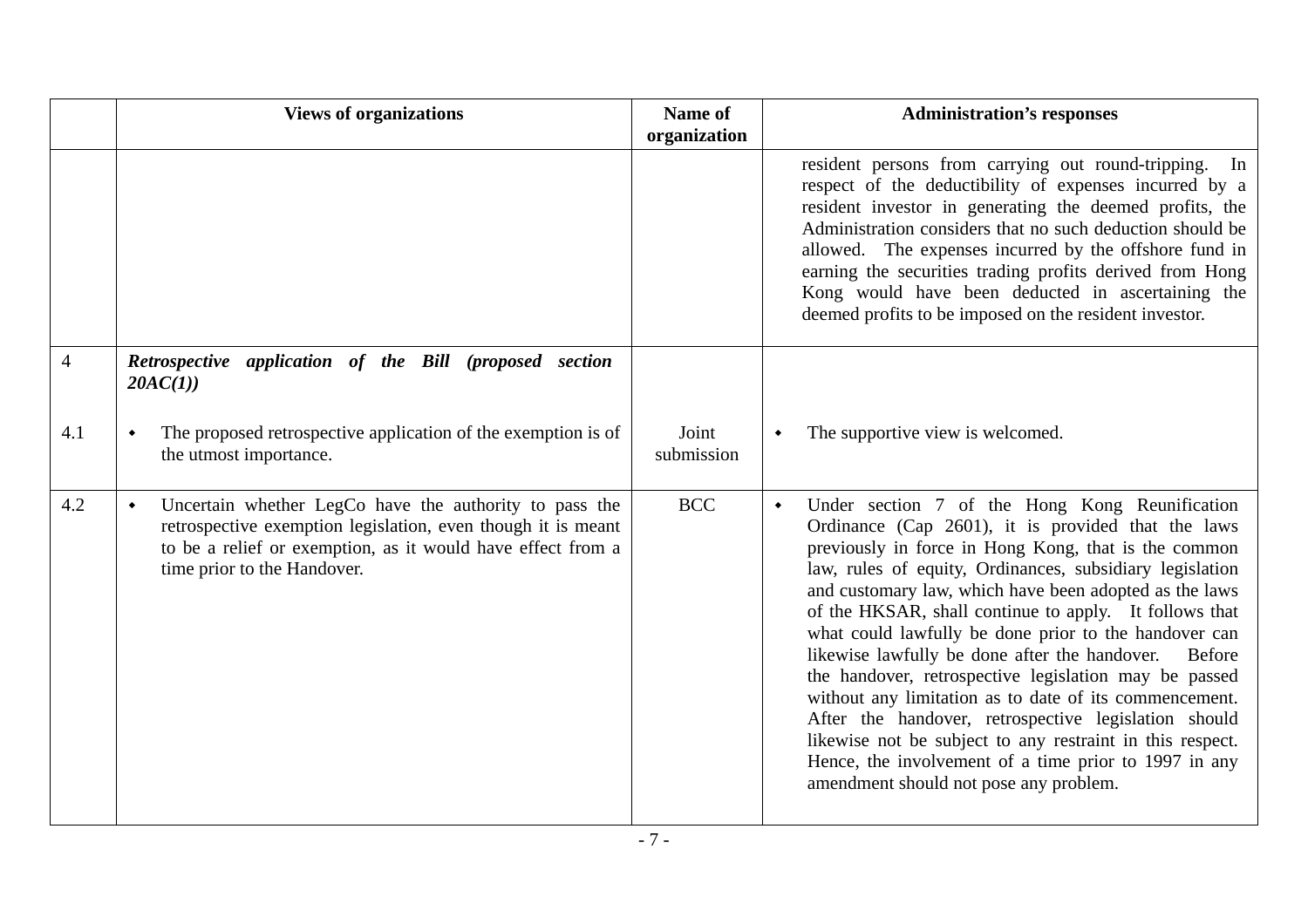|          | <b>Views of organizations</b>                                                                                                                                                                                                                                                                                                                                                                                                                                                                                                                                                                                                                                                                                                                                                                                                                                                                                                                                                                         | Name of<br>organization | <b>Administration's responses</b>                                                                                                                                                                                                                                                                                                                                                                                                                                                                                                                                                                                                                                                                                                                                                                                                                                                                                                                                                                                                                                                                                                                                                                                                                                                                                          |
|----------|-------------------------------------------------------------------------------------------------------------------------------------------------------------------------------------------------------------------------------------------------------------------------------------------------------------------------------------------------------------------------------------------------------------------------------------------------------------------------------------------------------------------------------------------------------------------------------------------------------------------------------------------------------------------------------------------------------------------------------------------------------------------------------------------------------------------------------------------------------------------------------------------------------------------------------------------------------------------------------------------------------|-------------------------|----------------------------------------------------------------------------------------------------------------------------------------------------------------------------------------------------------------------------------------------------------------------------------------------------------------------------------------------------------------------------------------------------------------------------------------------------------------------------------------------------------------------------------------------------------------------------------------------------------------------------------------------------------------------------------------------------------------------------------------------------------------------------------------------------------------------------------------------------------------------------------------------------------------------------------------------------------------------------------------------------------------------------------------------------------------------------------------------------------------------------------------------------------------------------------------------------------------------------------------------------------------------------------------------------------------------------|
| 4.3<br>5 | Particularly concerned that the IRD may issue back Profits<br>Tax Assessments on the boutique funds and hedge funds<br>which did not comply with the new laws, and where the IRD<br>has detailed information on hand about those funds. If the<br>IRD raises substantial numbers of such back Profits Tax<br>assessments on such Funds, damage will still be done to the<br>perception of the tax system here being fair and certain;<br>especially in the eyes of offshore investors. Especially as<br>these funds have probably not accrued for such Profits Tax<br>charges in their accounts, over the years, and could not have<br>known that the laws would be drafted and implemented this<br>way nearly ten years later on.<br>We think if there is action to raise assessments based on this<br>٠<br>new legislation, the IRD should proceed with discretion. The<br>IRD had shown discretion so far in not assessing the larger<br>Funds since 1996.<br>Schedule 16 – specified transactions | <b>BCC</b>              | All along, any fund which derives securities dealing<br>$\blacklozenge$<br>profits from Hong Kong is chargeable to profits tax in<br>Hong Kong. It is the responsibilities of any fund which<br>had profits tax liabilities to report these to the IRD as and<br>when they arose.<br>The proposed retrospective provisions do not impose a<br>$\blacklozenge$<br>new tax obligation on the funds. For those funds that<br>satisfy the exemption criteria, these provisions would<br>exempt them from tax liabilities retrospectively; for<br>others that do not satisfy the exemption criteria, no new<br>tax liability would be created but they would continue to<br>be subject to the law hitherto applicable to them, i.e. they<br>would continue to be liable to tax.<br>The IRD has the statutory duty to recover tax from any<br>$\blacklozenge$<br>persons who are liable to pay tax under the provisions of<br>the Inland Revenue Ordinance (Cap. 112) (IRO). The<br>legal advice obtained is that IRD has no discretion to<br>waive or forgo enforcement of the provisions of the IRO<br>in respect of any charge to profits tax for which any<br>entity in Hong Kong is liable. In the past, the IRD has<br>practical difficulties to obtain information on share<br>transactions carried out by non-residents. |
|          |                                                                                                                                                                                                                                                                                                                                                                                                                                                                                                                                                                                                                                                                                                                                                                                                                                                                                                                                                                                                       |                         |                                                                                                                                                                                                                                                                                                                                                                                                                                                                                                                                                                                                                                                                                                                                                                                                                                                                                                                                                                                                                                                                                                                                                                                                                                                                                                                            |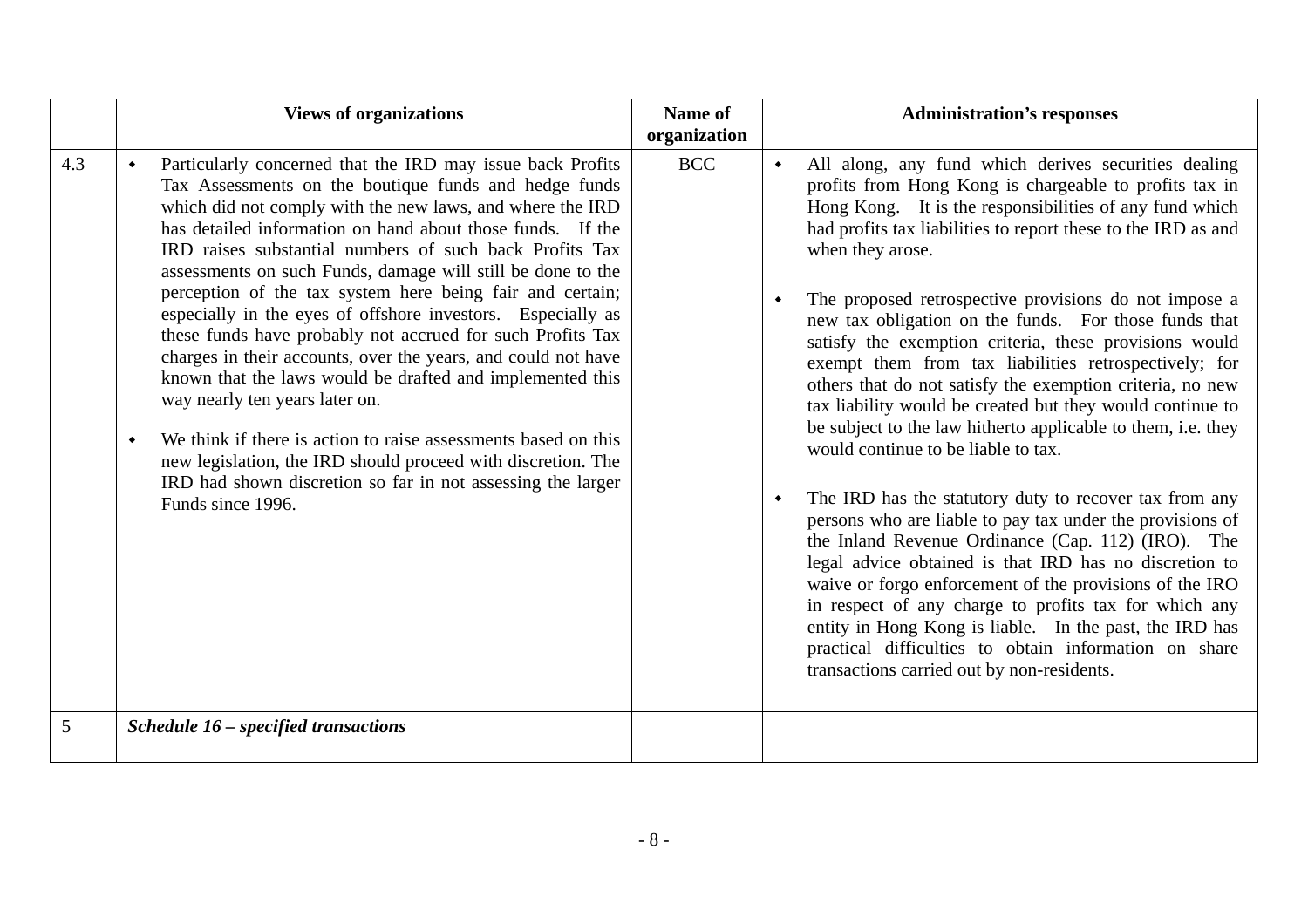|     | <b>Views of organizations</b>                                                                                                                                                                                                                                                                                                                                                                                                                                                                                                                                                                                                                                                                                                                                                                                                                                                                                                                                                                                                                                                                                                                                                                                            | Name of<br>organization | <b>Administration's responses</b>                                                                                                                                                                                                                                                                                                                                                                                                                                                                                                                                                                                                                                                                                                                                                                                                                                                                                                                                                                                                                                                                                                |
|-----|--------------------------------------------------------------------------------------------------------------------------------------------------------------------------------------------------------------------------------------------------------------------------------------------------------------------------------------------------------------------------------------------------------------------------------------------------------------------------------------------------------------------------------------------------------------------------------------------------------------------------------------------------------------------------------------------------------------------------------------------------------------------------------------------------------------------------------------------------------------------------------------------------------------------------------------------------------------------------------------------------------------------------------------------------------------------------------------------------------------------------------------------------------------------------------------------------------------------------|-------------------------|----------------------------------------------------------------------------------------------------------------------------------------------------------------------------------------------------------------------------------------------------------------------------------------------------------------------------------------------------------------------------------------------------------------------------------------------------------------------------------------------------------------------------------------------------------------------------------------------------------------------------------------------------------------------------------------------------------------------------------------------------------------------------------------------------------------------------------------------------------------------------------------------------------------------------------------------------------------------------------------------------------------------------------------------------------------------------------------------------------------------------------|
| 5.1 | The definition of "securities" excludes "shares or debentures"<br>of a private company within the meaning of section 29 of<br>the Companies Ordinance (Cap. 32)". Some non-resident<br>are private equity funds, providing start-up capital to certain<br>up-coming and promising business ventures,<br>and<br>subsequently realizing their capital investments when the<br>ventures concerned are mature enough. We believe that<br>these private equity funds' activities are important to Hong<br>Kong as an international financial centre and, therefore, the<br>scope of the proposed exemption should also cover these<br>activities. As such, we submit that the definition of<br>"securities" in this context should not categorically exclude<br>all shares or debentures of a private company within the<br>meaning of section 29 of the Companies Ordinance.<br>Instead, if it is the Administration's concern that<br>٠<br>shareholdings in certain types of private companies are<br>susceptible to abuse (such as shareholdings in a private<br>property-holding company), then those types of private<br>companies could be specifically carved out and excluded<br>from the definition of "securities". | THHK <sup>11</sup>      | The current policy objective of the Bill is to provide<br>$\blacklozenge$<br>profits tax exemption for offshore funds. Tax exemption<br>for private equity funds is not within the objective and is a<br>separate issue.<br>A private company may be used as a vehicle to trade in all<br>kinds of assets. It purchases the assets and instead of<br>disposing of them at a profit (which would be subject to<br>tax), the shares in the company are disposed of. Where<br>an offshore fund acquires shares in such a private<br>company and later disposes of them at a higher price, the<br>resulting profit would be exempted under the Bill. Thus,<br>an offshore fund would be able to trade in all types of<br>assets in Hong Kong through a private company free from<br>tax. This is not the intention of the proposed legislation.<br>The above illustrates that the problem does not only lie in<br>property-holding private companies; it lies in private<br>companies holding all kinds of assets. Therefore, it is<br>not possible to define and carve out just those "private"<br>companies susceptible to abuse". |
|     | In any case we also consider that the current definition of<br>$\bullet$<br>"securities" is not an effective means of addressing the<br>Administration's concern that special-purpose private<br>companies could be used by non-resident funds to effectively<br>trade in any types of assets in Hong Kong. This is because<br>under the current definition of "securities", only those shares<br>in private companies that are incorporated in Hong Kong                                                                                                                                                                                                                                                                                                                                                                                                                                                                                                                                                                                                                                                                                                                                                                |                         | We agree that it is preferable to exclude private companies<br>incorporated in a foreign jurisdiction as well. However,<br>it is extremely difficult to define what is a private<br>company in accordance with the laws of each overseas<br>jurisdiction which is similar to a private company under<br>section 29 of our Companies Ordinance. These laws are<br>numerous and potentially divergent.<br>Besides, such                                                                                                                                                                                                                                                                                                                                                                                                                                                                                                                                                                                                                                                                                                            |

<sup>&</sup>lt;sup>11</sup> Taxation Institute of Hong Kong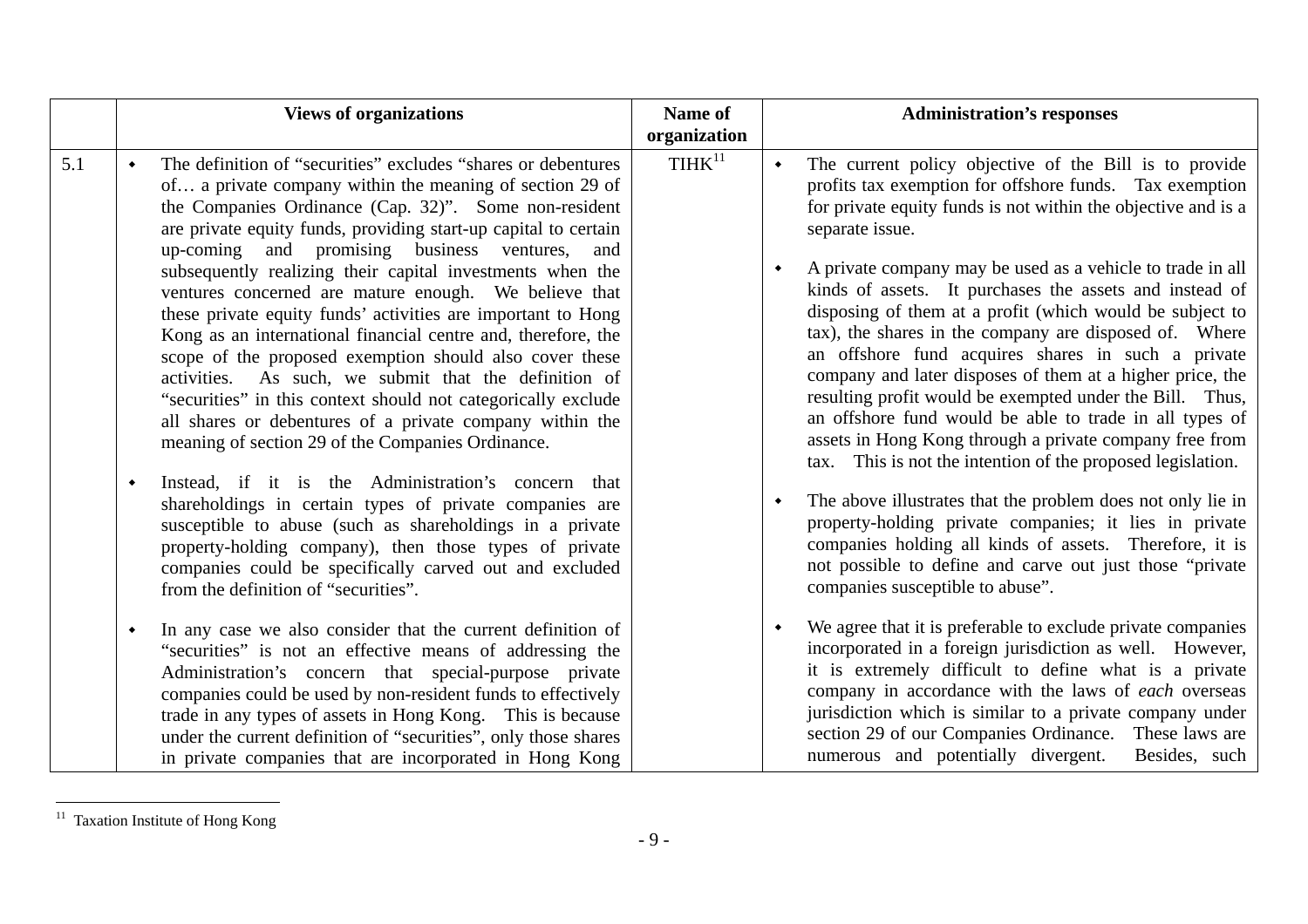|     | <b>Views of organizations</b>                                                                                                                                                                                                                                                                                                                                                              | Name of<br>organization | <b>Administration's responses</b>                                                                                                                                                                                                                                                                                                                                                                                                                                                                                                                                                                                                                                                                                                                                                                                                                                                                                  |
|-----|--------------------------------------------------------------------------------------------------------------------------------------------------------------------------------------------------------------------------------------------------------------------------------------------------------------------------------------------------------------------------------------------|-------------------------|--------------------------------------------------------------------------------------------------------------------------------------------------------------------------------------------------------------------------------------------------------------------------------------------------------------------------------------------------------------------------------------------------------------------------------------------------------------------------------------------------------------------------------------------------------------------------------------------------------------------------------------------------------------------------------------------------------------------------------------------------------------------------------------------------------------------------------------------------------------------------------------------------------------------|
|     | under the Companies Ordinance would be excluded. That<br>means non-resident funds could easily circumvent the<br>proposed legislation by using a special-purpose private<br>company incorporated in a foreign jurisdiction, e.g. a BVI<br>incorporated company to trade in any types of assets in Hong<br>Kong through transfer of shares in such foreign incorporated<br>private company. |                         | amendments would greatly complicate the IRO. IRD<br>would closely monitor the situation and in case of abuse in<br>this respect, IRD would try to invoke the general<br>anti-avoidance provisions; and if necessary, we would<br>consider to amend Schedule 16 to exclude overseas<br>private companies.                                                                                                                                                                                                                                                                                                                                                                                                                                                                                                                                                                                                           |
| 5.2 | The concern on the exclusion of shares in private companies<br>(incorporated in Hong Kong) from the scope of the term<br>"securities" and so from the scope of the exemption has not<br>been addressed.                                                                                                                                                                                    | <b>HKICPA</b>           | See 5.1 above.<br>$\bullet$                                                                                                                                                                                                                                                                                                                                                                                                                                                                                                                                                                                                                                                                                                                                                                                                                                                                                        |
| 6   | <b>Other comments</b>                                                                                                                                                                                                                                                                                                                                                                      |                         |                                                                                                                                                                                                                                                                                                                                                                                                                                                                                                                                                                                                                                                                                                                                                                                                                                                                                                                    |
|     | The practical problems of applying the residency test of<br>$\blacklozenge$<br>central management and control, which should preferably be<br>clarified by way of legislative provisions, have not been<br>addressed.                                                                                                                                                                       | <b>HKICPA</b>           | The "central management and control" test is a<br>$\blacklozenge$<br>well-established common law principle adopted in many<br>jurisdictions in determining the residency of non-individual<br>entities. The location where central management and<br>control is exercised is wholly a question of fact and each<br>case must be decided on its own facts. There is a<br>considerable body of case law on this subject to guide its<br>It is well established that the central<br>operation.<br>management and control refers to the highest level of<br>control of a business. Hence, it is not necessary and may<br>not be possible or appropriate to set out exhaustively in the<br>Bill the circumstances under which the central<br>management and control of an entity is regarded as being<br>exercised in Hong Kong. Indeed, jurisdictions (such as<br>Australia, the UK and Singapore) that adopt the same |